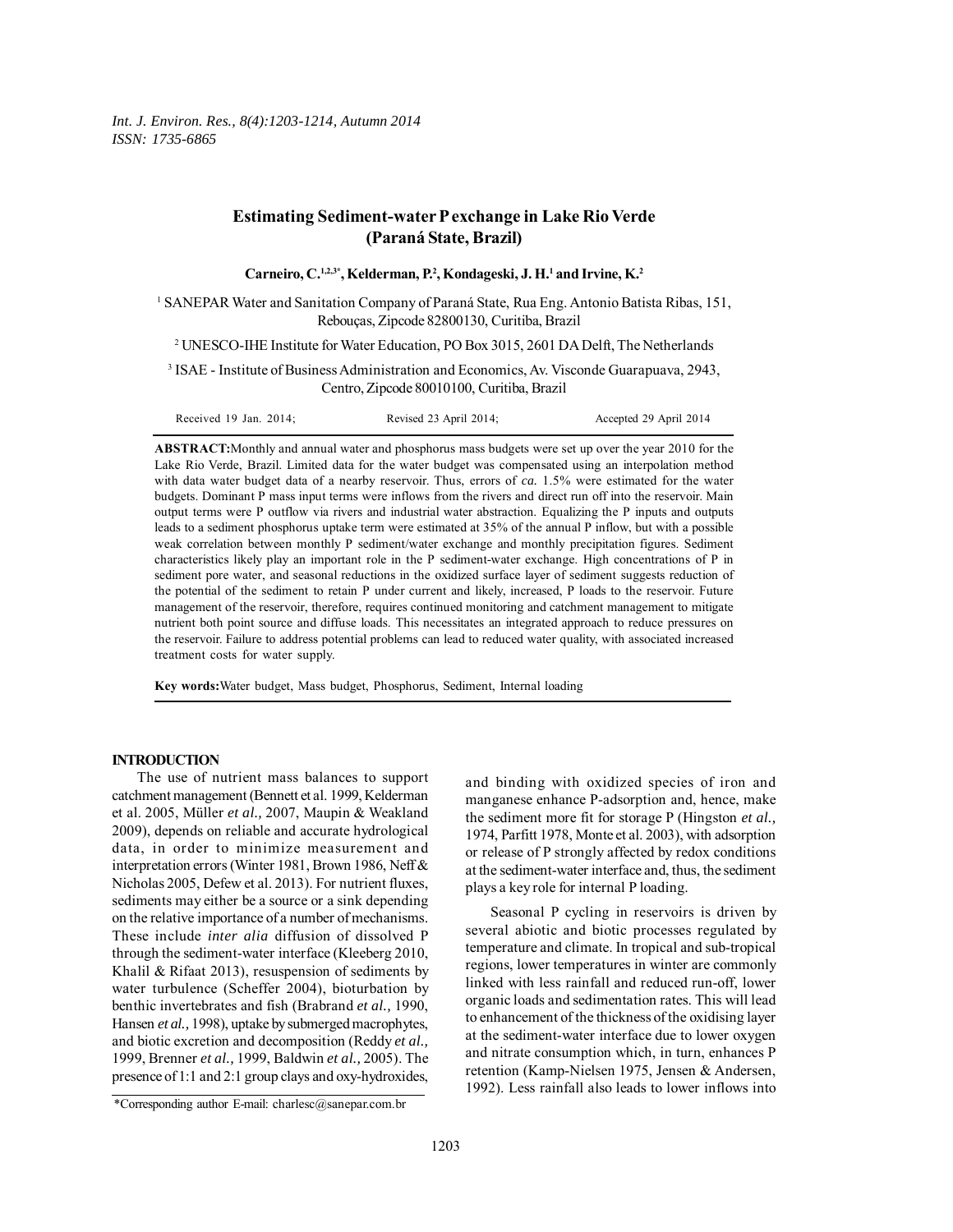lakes, resulting in lower throughflow and, hence, higher lake residence time. This, then, increases the probability of an anoxic hypolimnium (Esteves 1989, Jorgensen & Vollenweider 1989). Thermalredox-conditions at the sediment-water interface is, therefore, a crucial driver of P retention in lake sediments. Nitrate in the sediment promotes a thicker oxidised layer, while in the underlying anoxic layer; sulfate reduction facilitates FeS and FeS<sub>2</sub> bindings (Berner 1970, Caraco *et al.*, 1989, Slomp *et al.,* 2002). Phosphorus can be mobilized during mineralization of organic matter, or by methane/ hydrogen sulfide gas bubbles releasing nutrient-rich pore water from sediment (Kamp-Nielsen 1975, Christophoridis & Fytianos 2006). However, phosphorus released by this process may be rapidly re-adsorbed and precipitated into unavailable forms. Rates of P release are further influenced by phosphate concentrations in the overlying water (Kelderman 1984, Maasen 2003).

The Rio Verde reservoir (Fig. 1), commissioned in 1976, is located in the Metropolitan region of Curitiba, Paraná State, Brazil. The reservoir currently supplies water to the Presidente Getulio Vargas Refinery – PETROBRAS, but with plans for supplying drinking water for the population of the Curitiba and Metropolitan region. Increasing population, especially along a main highway, and agricultural expansion has increased point and diffuse inputs of N and P to the reservoir; contributing to increasing total phosphorus concentrations ranging from 7-27 µg/L between 2005 and 2008 (IAP 2009) to 10-40 µg/L in 2010. In 2005 a potentially toxic cyanobacteria *Cylindrospermopsis raciborskii* reached abundance of 96.500 cells/mL (IAP 2009). Effective management of the reservoir requires reliable monitoring to estimate nutrient inputs. Hydrological and nutrient mass balances can be used to estimate of the contribution of the sediment to reservoir P loads. The work presented here reports on

annual and monthly P mass budgets for the Rio Verde Lake Basin for 2010, so as to determine internal P loading from the sediment and to identify the periods the reservoir is most vulnerable to algae blooms.

## **MATERIALS & METHODS**

The Rio Verde Basin (Fig 1) has a drainage area to the reservoir of 159.4 km<sup>2</sup>. The reservoir (25°31'30"S -49°31'30''W) has a surface area of 6.5 km², a mean and maximum depth of, respectively, 5.6 m and 11 m, a volume of  $34 \times 10^6$  m<sup>3</sup>, and a mean residence time of  $218$ days (see Table 1 for complete morphometric and climate data). Water quality is fair-good according to the Brazilian water quality index (IQAR) (IAP 2009).

**Table 1. Passaúna Lake Basin - main features**

| Item <sub>s</sub>                   | <b>Information</b>            |
|-------------------------------------|-------------------------------|
| Morphometric                        |                               |
| Total area basin $(km^2)$           | 166                           |
| Drainage area to reservoir $(km^2)$ | 159                           |
| Surface area $(km^2)$               | 6.5                           |
| Creager spillway at cote (m)        | 885.5                         |
| Dam length (m)                      | 600                           |
| Hydrological                        |                               |
| Maximum volume (m3)                 | $34 \cdot 10^6$               |
| Maximum depth (m)                   | 11                            |
| Mean depth (m)                      | 5.6                           |
| Mean retention time (days)          | 218                           |
| Weather                             |                               |
| Climate zone                        | humid temperate               |
| Mean minimum temperature            | 18                            |
| (C)                                 |                               |
| Mean maximum temperature            | 22                            |
| (C)                                 |                               |
| Historical<br>annual<br>average     | 1500                          |
| precipitation (mm)                  |                               |
| Total precipitation 2010 (mm)       | 1803 (+ Jan 333, -<br>Sep 45) |



**Fig.1. Location of the Rio Verde Lake Basin in Brazil**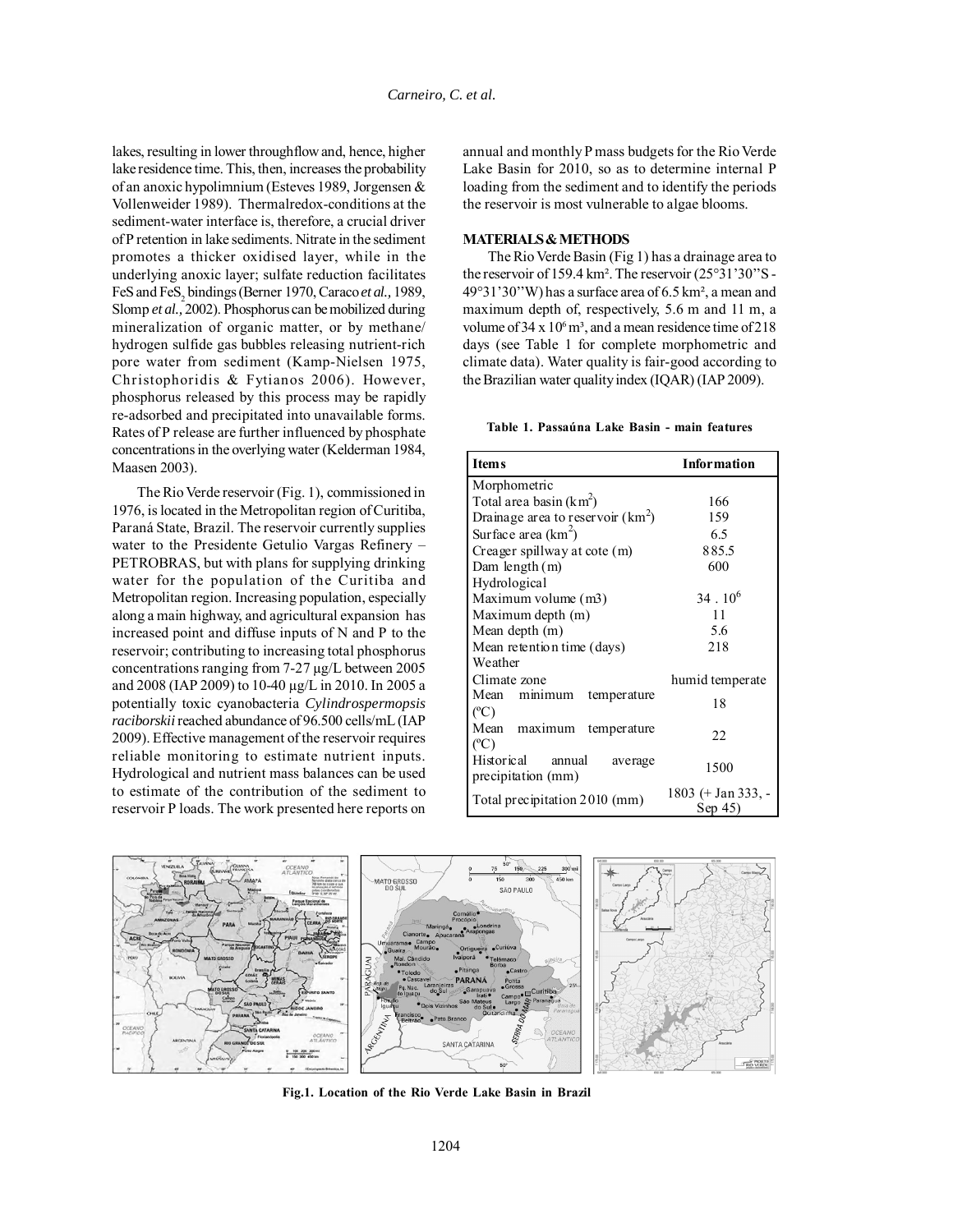The catchment area is dominated by clay minerals as important components of three geological compositions: i) Crystalline Basement: rocks with a high degree of metamorphism (migmatites), with silicates: iron-magnesium aluminosilicate as main mineralogical composition; ii) Açungui Group, which main mineralogical composition is: a) aluminosilicate, viz. minerals of the mica family (phyllosilicates), kaolinite (in altered materials), b) Ca and Mg carbonates; c) silicates; d) oxides (primary altered materials); and iii) Guabirotuba Formation of sedimentary rocks, with main mineralogical composition of: a) aluminosilicate, viz. kaolinite and montmorillonite; b) silicates; c) oxides and hydroxides and oxy-hydroxides like goethite and gibbsite (Bigarella 1962; MPS, 1994).

The main types of soil found in the basin are: i) ultisols; ii) oxisols; iii) association oxisols + ultisols; iv) ultisols + inceptisols; and v) entisols (additional information is given by Embrapa 1999). Mean composition, and range, of soils found in profile samples of the basin is as follows:  $pH - 5.00$  (4.1-6.1);  $P_{\text{label}} - 13 \text{ mg/kg} (2-170)$ ; Ca<sup>2+</sup> – 3.5 cmol<sub>c</sub>/kg; Mg<sup>++</sup> –  $1.6 \text{ cmol}_c/\text{kg}$ ; K<sup>+</sup> - 0.20 cmol<sub>c</sub>/kg; medium texture (20– 40% clay) – (Doetzer et al. 2011). The basin land use is comprised mainly of mixed forests, and agriculture. Urban areas comprise 15 km² (9%). For further details on land use of the Rio Verde basin, see Caneparo et al. (2011). The water quality in the tributaries and reservoir can be described as "good", with mean BOD values < 5 mg/L in all the tributaries, within the limit accepted by the Brazilian legislation (CONAMA 357/2005). The ratio between the COD and BOD was found to be high in 2008 and 2009 in the main tributary (Carneiro et al, 2011), suggesting industrial effluent discharges. In the reservoir, pH values range from 6.4 to 7.1, and are comparatively high in warmer months, likely linked with increasing phytoplankton production, while the maximum EC values were 199 and 7.9  $\mu$ S/cm, in 2008 and 2009, respectively. The highest value of dissolved oxygen at the surface (9.5 mg/L) was observed in July 2009, when water temperature was around 16°C. Concentrations of dissolved oxygen close to zero are usually observed at depths near the bottom during warm months (December to April), when mean water temperature reaches 20°C, which is commonly followed by thermal stratification (Fernandes *et al.,* 2011).

Over 2010, mean silicate concentration was > 450  $\mu$ g/L, chlorophyll-a values ranged from 2.5  $\mu$ g/L to 120  $\mu$ g/L (mean value: 13  $\mu$ g/L) in the deepest part of the lake (10.5 m). Total phytoplankton abundance in the overlying water column was between 1,000 and 10,000 cells/mL, with mean values around 3,800 cells/mL, with diatoms, flagellates and especially chlorophytes

usually dominating the phytoplankton community (Fernandes *et al.,* 2011).

The sediment was analysed in October 2009 and June 2010 in three different layers: 0–10 cm, 10–30 cm, and 30–50 cm. The assessments revealed a sediment primarily of clay (66-87%), with organic matter varying from 3 to 10%. TP varied across the lake, with high values in stations close to tributary discharges (24-27  $\mu$ g/g), where the organic fraction ranged 50-77%; labile P ranged from 90 to 110% of inorganic portion (5-7  $\mu$ g/ g); pH 6.6-7.1 and ORP from -142 to -177 mV. TP contents in the sediment-water interface were 70-206  $\mu$ g/L and orthophosphate 6-15  $\mu$ g/L; while in the pore water P values were higher, with TP between 270-364 µg/L and orthophosphate 238-286 µg/L (Carneiro et al. 2011 b).

In order to estimate the phosphorus mass budget (P-budget) in the reservoir, it is necessary to first determine the water balance (W-budget). There are different approaches to evaluate W-budgets (see e.g. Lencastre & Franco 1984; Jorgensen & Vollenweider 1989; Kelderman et al. 2005; Raghunath 2006). Here, the lake Rio Verde W-budget equation was defined as: (1)

$$
V_{_b} + P_{_r}\Delta t + I\Delta t + R\Delta t = V_{_e} + U\Delta t + M\Delta t + D\Delta t + E\Delta t
$$

Where:

 $V<sub>b</sub>$  and  $V<sub>e</sub>$  as the lake volumes at the beginning and end of period,  $\Delta t$ , respectively (m<sup>3</sup>);

 $P<sub>r</sub>$  as the amount of precipitation in the lake surface area (m3 /day);

I and U as the amount of inflowing and outflowing water respectively  $(m^3/day)$ ;

R as the amount of run-off from areas and incremental sub-basins around the lake  $\leq 1 \text{ km}^2 \text{ (m}^3\text{/}$ day);

M as the amount of industrial water abstractions  $(m^3/m)$ day);

D as the amount of dam percolation (m/ day); E as the amount of evaporation  $(m/ay)$ ;

Estimates were based on extensive data collected in 2010, taking into account monthly values to estimate W-budget and P sediment-water exchange. The variable in the Equation 1 were obtained as follows:

i)Volume V, measured by metric gauge (beginning and end of period, i.e. January and December of 2010); for monthly measurements by interpolation:  $\Delta_{\text{month}} = [(V_{\geq} -$ V  $/(n-1)$ ], where V is the month with highest value, V as the month with the smallest value, and n is the observation number. This interpolation method was used after comparison with a nearby reservoir (6 km distance) with similar land use and weather conditions and showing a progressive decrease in the volume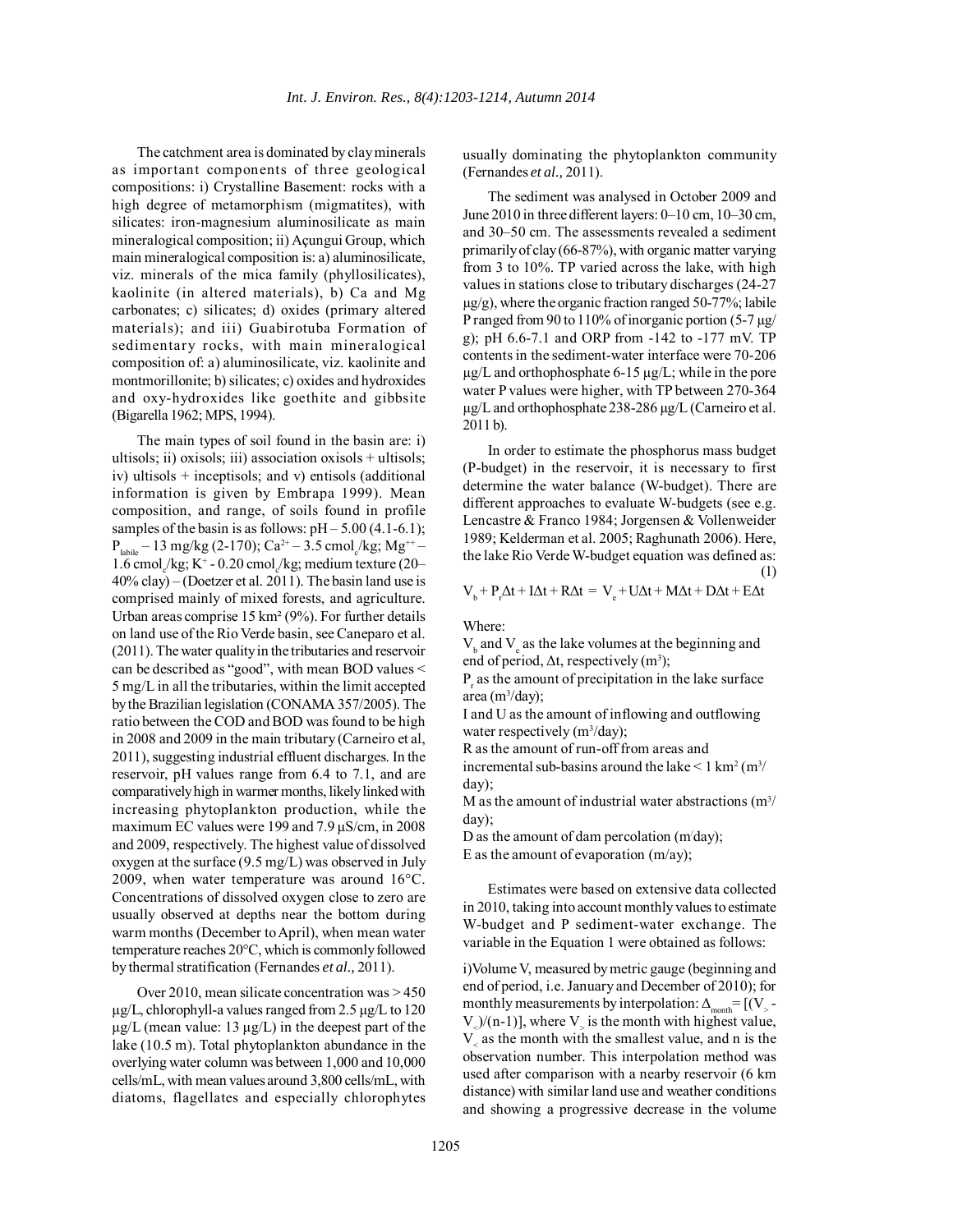over the year ( $r$  for reservoirs volumes  $= 0.73$ ). This procedure will be discussed further below.

ii) Precipitation  $P_{r}$ , was obtained using data of a weather station located close to the dam, at 15 minutes intervals. Rainfall comprises lake surface area;

iii) Inflow I and outflow U, using data from two fulltime gauging stations placed upstream in the main tributary (F4 – 60% of basin total area) and downstream immediately after the spillway, and to smaller tributaries (of which the summation corresponds to 28% of basin total area), were estimated with the SWAT2005 model® (developed by USDA - United States Department of Agriculture) based on data obtained from gauging stations and flow measurements in previous years (Soares et al 2011). The Nash-Sutcliffe coefficient, used to assess the predictive power of hydrological models (Machado *et al.,* 2003), was 0.79, indicating a high concordance between measured and estimated data (Soares *et al.,* 2011). The catchment was sub-divided into 11 sub-basins covering 88% of total area basin (See Fig. 2);

iv) Runoff R estimates employed the Rational Method  $[Q_r = C.i.A]$ ??where  $Q_r$  is the flow rate; C is runoff coefficient, of 0.35 (dimensionless) as intermediate value between 0.2, for sandy, and 0.5, for clay cultivation soils (Das & Saikia 2009); i as mean rainfall intensity; and A as the considered drainage area (8.1% of the total area basin).

v) Industrial abstraction M as a constant daily volume uptake;

vi) Dam percolation D estimated by the formula:  $[Q_{\text{perc}}]$  $=$  k H<sub>L</sub> (N<sub>f</sub>/N<sub>d</sub>) B], where Q<sub>perc</sub> is the percolation flow; k is soil hydraulic conductivity  $(3*10<sup>-6</sup> m/s - medium$ textured);  $H<sub>L</sub>$  is reservoir hydraulic load,  $N_f/N_d$  as aspect ratio between hydraulic equipotential lines; and B as length of the dam (Gobbi & Nocko, 2011); this percolation value D would then be  $0.012 \text{ m}^3/\text{s}$ ;

vii) The equation of Penman, modified by Doorenbos & Pruit (1977), was applied to estimate daily evaporation E at the lake surface, as follows:  $E_t = C$  [W.R<sub>n</sub> + (1-W)  $f(u)$  ( $e_a - e_d$ )], where:

• $E_t$  is the potential evapotranspiration (mm/day);

•C as an adjustment factor to compensate for the effect of day and night weather conditions (dimensionless) (Doorenbos & Pruit, 1977); a value of 1.10 is estimated for this region;

•W is a weighting factor related to the effect of radiation, elevation and temperature (dimensionless) given by the equation:  $W = \Delta/(\Delta + \frac{1}{2})$ , where  $\Delta$  is the rate of change of the saturation vapour pressure with temperature, obtained by:  $\Delta = [4098/(T_a + 273.2)^2]$  $6.11^{\left[(17.27.1a)/(Ta+237.3)\right]}$  and ¥ is the psychometric constant (kPa/°C) calculated from  $\frac{1}{4} = \{1 - [0.0065/(273 + T_a)] \cdot h\}^{5.2586}$ / [1.5156–(0.00143307.T<sub>s</sub>)], T<sub>a</sub> and T<sub>s</sub> as the daily mean air

and water temperature, respectively  $({}^{0}C)$  and h as altitude (m) (Theocharis, 2009);

• $R_n$  is daily net radiation (mm/day) given by  $R_n = R_n$ .  $R_{nl}$ , where  $R_{ns}$  is the incident radiation, given by  $R_{ns} =$ (1"β)  $R_s$ , where β is reflectance coefficient (0.05 for open water surfaces – Penman, 1948);  $R_s$  is achieved by the Angströn-Prescott equation:  $R_s = [a+b(n/N)]$  $R_a$ , where a and b are linear and angular coefficients (in this region  $a=0.21$  and  $b=0.42$ , Lech et al. (2009); n is the number of actual sunshine hours, measured by a heliograph; N is maximum possible sunshine hours and  $R_{\rm a}$  is a value related to latitude and month (both N and  $R_a$  found from Doorenbos & Pruit, 1977).  $R_{nl}$  is the reflected radiation, given by  $R_{nl} = f(t) f(e_d) f(n/N)$ , where  $f(t) = 0.2109 T<sub>mm</sub>+10.42$ , with  $T<sub>mm</sub>$  as mean maximum temperature; f(ed sub) =  $0.34$ - $0.044$  " $e_d$ , with  $e_d$  as mean actual vapour pressure of air, given by  $e_d = e_a$ . (RH/ 100), where  $e_a$  is the water vapour saturation pressure, according to Ometto (1981), RH is mean relative humidity, and  $f(n/N) = 0.1 + 0.9$  (n/N);

•f(u) as function related to the wind (dimensionless) given by f(u) =  $0.27$  [1+(U<sub>2m</sub>/100)], where U<sub>2m</sub> is mean day time wind speed (km/h);

Groundwater flows were not considered because the soils over the lake area are permanently saturated and strongly gleying. In this way, capillary ascension is practically nonexistent. There could be an exception for quite dry periods, but these were not observed in this study, when rainfall exceeded the norm (Carneiro *et al.,* 2011 a).

To evaluate the reliability of the W-budget and quantify the associated error related to inflows and discharges, a simple comparison was made between total inflow (Eq. 1, left had side) and outlet (Eq. 2, right hand side) over of the year:  $\epsilon = 100$  [(ΣIn–Σout) / (ΣIn+Σout)].

TP budget was calculated as the summation of water flux and TP concentrations:  $\hat{P}$ -budget' =  $\hat{P}$  load<sub>in</sub> - P  $load_{out}$ '  $\pm$  'sediment-water exchange', obtained by including the various P concentrations and the net P sediment–water exchange term  $(F)$  as:

$$
V_{b}C_{b} + Pc_{p}\Delta t + Ic_{i}\Delta t + Rc_{r}\Delta t = V_{e}C_{e+}Mc_{u}\Delta t + Dc_{d}\Delta t + E.0\Delta t + F\Delta t,
$$

where F (g/day) denotes internal P-accumulation into the sediment as a positive F value, and release as a negative one (Kelderman *et al.,* 2005).

Sampling and laboratory procedures followed "Standard Methods for the Examination of Water and Wastewater" (APHA/WEF/AWWA, 2005). Sampling locations represented reservoir hydrological features, so that the lotic region was represented by station R1, while R2 and R3 characterized the intermediate regions,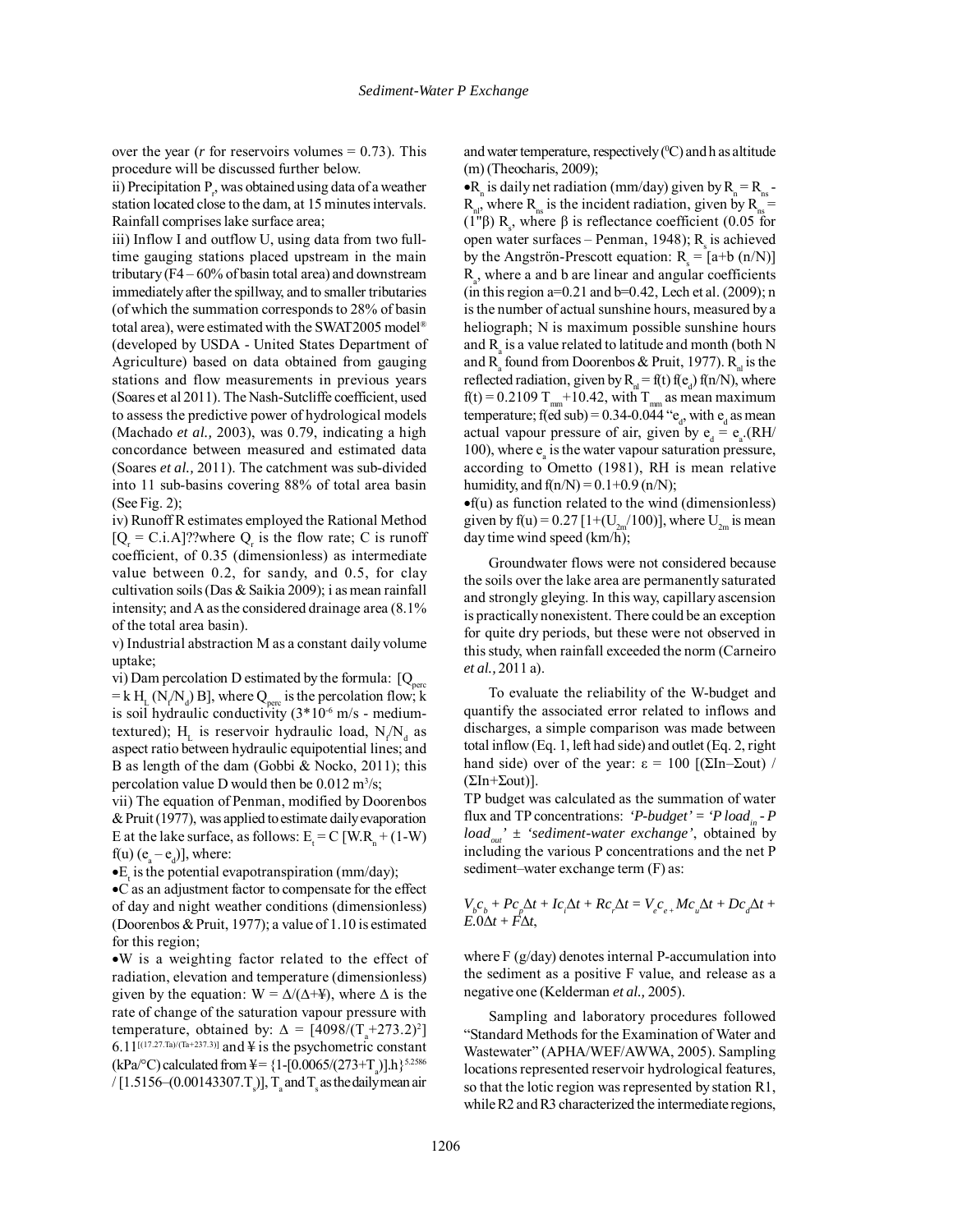

**Fig. 2. Sampling Stations in Rio Verve Lake Basin (reservoir and tributaries)**

and R4 the lentic and deeper region (close to the spillway - see Fig. 2). However, from July/2009 onwards, only station R4 was maintained, so that the P-budget for 2010 considers just station R4, which is the most representative for general reservoir conditions, with the largest water volume and less lakeshore influences (as outlined by the SisBAHIA® model; Cunha *et al.,* 2011). In 2010 the main tributaries were monitored (representing 94.1% of basin total flow), and used to extrapolate the concentration of smaller inlet streams. Sampling points were always situated at the river mouths.

Frequency interval of sampling for TP was monthly for the reservoir stations and tributaries. The samplings covered normal as well as under drought conditions and periods of intense and long lasting rains. Precipitation values of P collected randomly over a three year period were always  $\leq 0.02$  mg/L (LOQ); likewise, it was decided to use a minimum value of 0.01 mg P/L. A generalized export coefficient of 1.05 kg P/ ha/yr, proposed by PLUARG (1978) and used by Reckhow et al. (1980), was used to estimate runoff loads across the catchment.

P evaporation term was considered to be zero; P values for industrial water abstractions and dam percolation were represented by values obtained from station R4 due to the location nearby for those points.

### **RESULTS & DISCUSSION**

Reservoir volume was measured only twice, but volumes were monitored continuously at a reservoir 6 km away, with similar land use and weather conditions. Using the two existing volume data (January and December of 2010), other monthly measurements were estimated by interpolation:  $\Delta_{\text{month}} = [(V, -V) / (n-1)],$ where:  $V_{\rm{p}}$  as the highest month value,  $V_{\rm{p}}$  as the smallest month value, and n is the measured interval ( Fig. 3). This produces a progressive variation based on the reservoir dynamics of the nearby analogue reservoir. The correlation coefficient between both volume fluctuations was  $r = 0.73_{0.05}$ , resulting in an annual error of -1.6%, with some monthly errors >2%. Estimating reservoir volumes from satellite images, in which reservoir areas can be obtained using an 'elevation-area-volume' curve of the reservoir, was not possible because of insufficient serial imaging data. The water budget, presented in Table 2, showed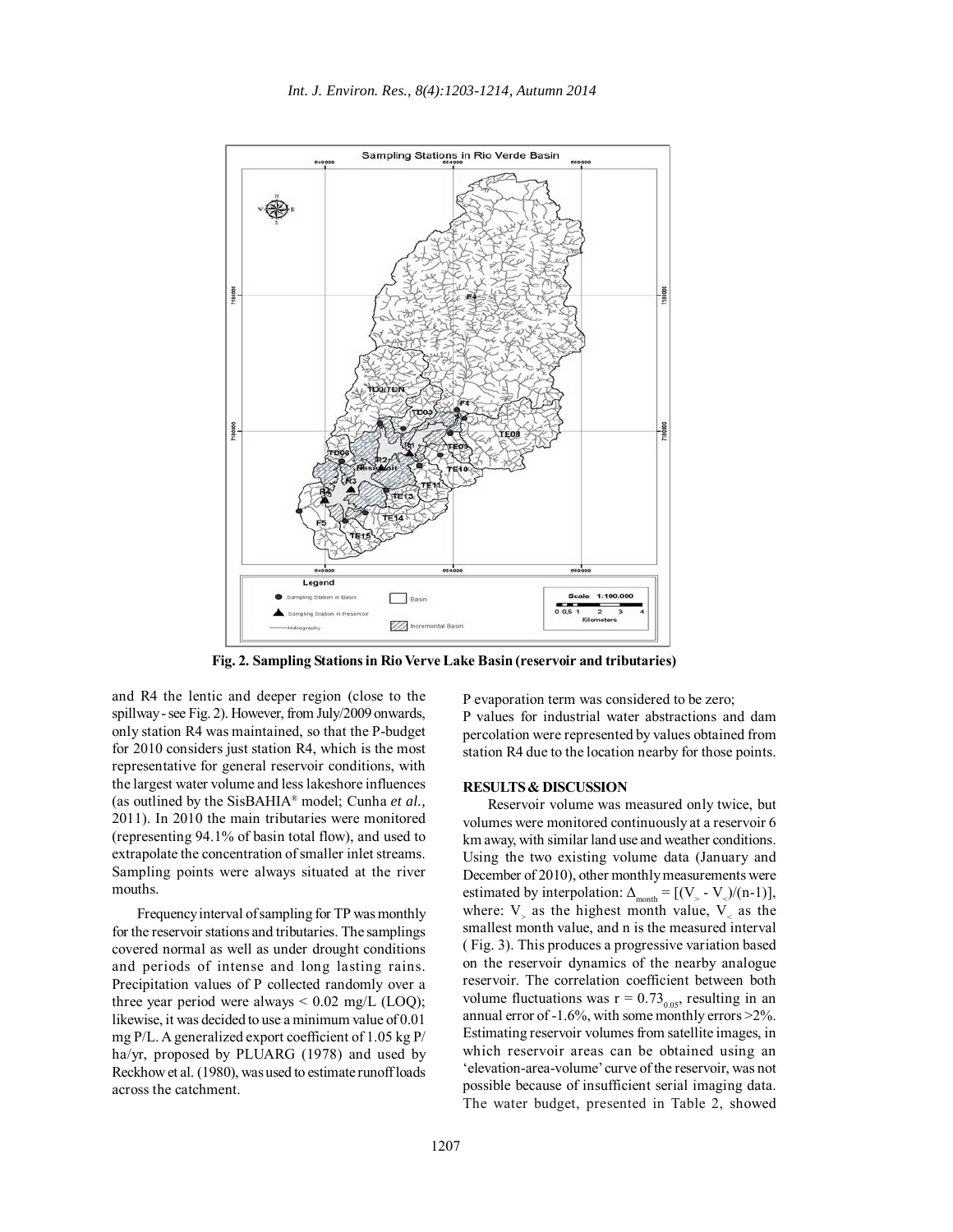maximum water input to the reservoir during the warm months (Dec-May), while the outlet volumes were higher in colder months (Jun-Nov). February was the month with largest input/output difference (Fig. 4). The monthly imput/output is equivalent to the lake volume, demonstrating the large importance of rainfall rates and land use over the lake water amount.

Dingman (2008) suggested that errors in water balances should be lower than 2%, even though uncertainties between 15 and 30% are not uncommon (Brown 1986, Neff & Nicholas 2005); and the scale factor needs to be considered as well. The calculated

residual value in this W-budget (-1.6%) corresponds to a volume of  $5.7 \times 10^6$  m<sup>3</sup> (+ outlet). This difference can be associated with either the inflow values obtained by modeling or groundwater fluxes. Tributaries represented the main inputs in the Wbudget (68%), while spillway was the main output (60%), followed by industrial use (17%).

Monthly variation for TP contents and annual TP load in all tributaries and reservoir is shown in Fig. 5. The TP concentrations were low, varying from 14 to 55 µg P/L (mean 30 µg P/L). Only one tributary (F4) comprised 58% of all TP load via tributaries (mean: 5.6



**Fig. 3 . Volume values and respective regression equations for the Passaúna Reservoir (closest to Lake Rio Verde), and attempts for interpolation and water balance estimates (W-equation)**



**Fig. 4. Effect of increasing sampling resolution from 1.0 mm/sample to 0.4 mm/sample on the amplitude of the coral δ13C, δ18O, and Sr/Ca signals over annual cycles of 2009 and 2010.**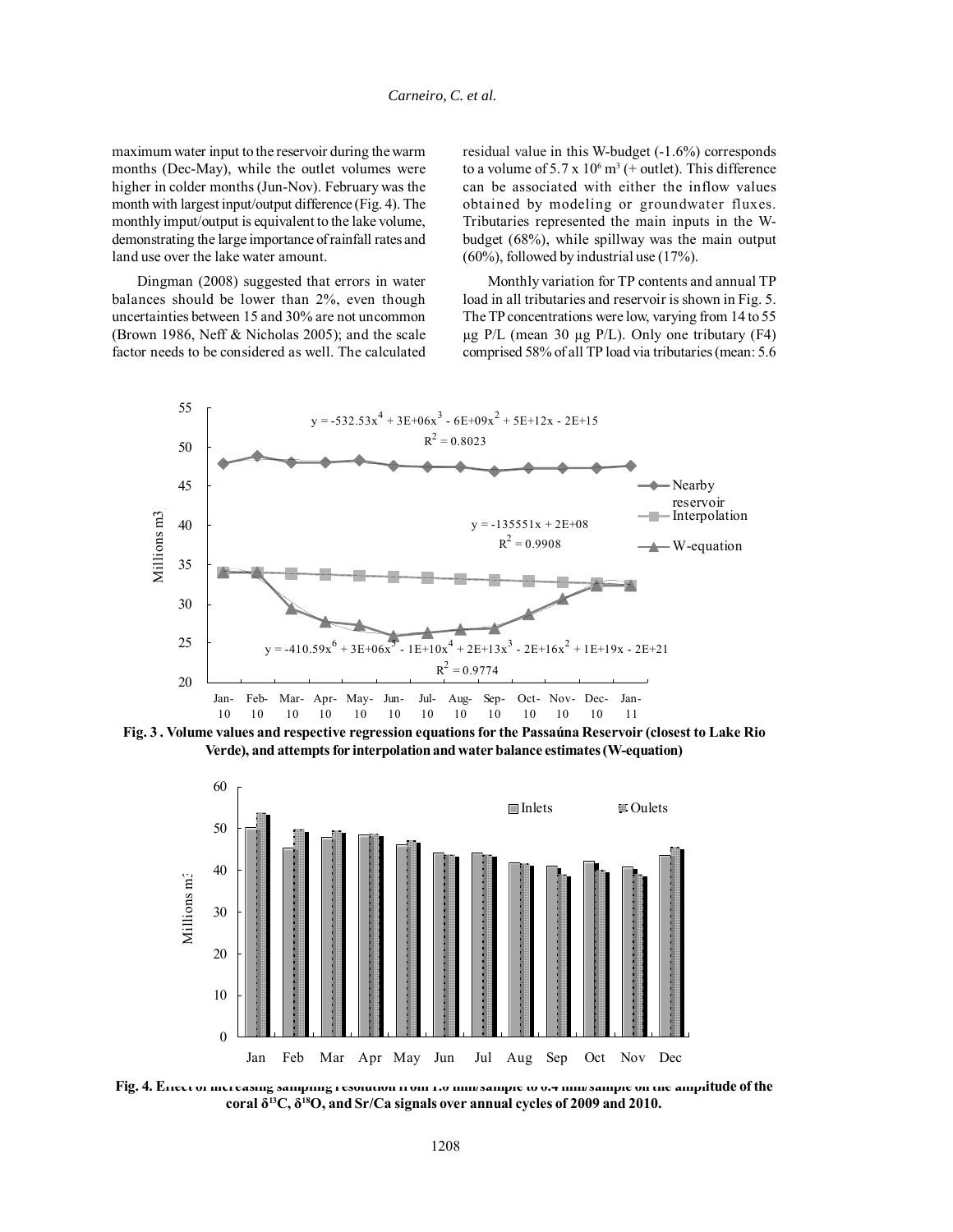kg/day  $SD \pm 0.8$  kg/day), mainly due to its large flow (55% of mean total tributaries-inflow). Nevertheless, high loads were also estimated from the TDN/TD4 and TE8 sub-basins. The daily mean TP load observed over 2010 was 9.6 kg/day, while in a study carried out in 2008/09 this value was 10.4 kg/day (Carneiro *et al.,* subm.). Another important aspect illustrated in Fig. 5 is the close match between loads and flows. Evidence on that also might be realized later on through the monthly TP sediment-water exchange and precipitation rates ( Fig. 6).

On the other hand, when unit-area (TP ha'year) was considered, P loads in other smaller sub-basin

(TE10) were roughly double the values observed in the F4 sub-basin ( $\sim$  23 % of TP), indicating a more intensive land-use. The neighboring subbasins TE13, TE14 and TE15, which overall had reduced loads, sometimes showed high P concentrations, indicating a need for careful further monitoring.

In the reservoir, the mean TP concentrations were  $25 \mu g/L$  (range 10 - 40; SD  $\pm$  12  $\mu g/L$ ; Fig 5). Fernandes et al. (2011), observed that for much of the year the N:P ratio in the reservoir much higher than the Redfield ratio of 16:1, suggesting phytoplankton to be limited by P.



**Fig. 5. Tributaries and reservoir behavior taking account: the monthly TP contents (P[ ] in µg/L), the annual TP load (t-Load . 10 kg/year), and the daily mean flow (m-Q . 10 L/s) - Rio Verde Lake Basin – 2010**

| <b>Variables</b>                          | <b>V</b> alues      | $\frac{6}{9}$  |
|-------------------------------------------|---------------------|----------------|
| <b>INPUTS</b>                             |                     |                |
| Lake volume - beginning of the year $(+)$ | $34 \cdot 10^6$     | 20             |
| Inflow from tributaries $(+)$             | $114.5 \cdot 10^6$  | 68             |
| Precipitation lake area $(+)$             | $11.7.10^6$         | 7              |
| Runoff from incremental sub-basins $(+)$  | $8.5 \cdot 10^6$    | 5              |
| <b>OUTPUTS</b>                            |                     |                |
| Industrial water abstraction (-)          | $29.7 \cdot 10^6$   | 17             |
| Outflow by spillway $(-)$                 | $105 \cdot 10^6$    | 60             |
| Evapotranspiration (-)                    | $7.10^{6}$          | $\overline{4}$ |
| Dam percolation $(-)$                     | $377 \cdot 10^3$    | 0.2            |
| Lake volume - end of the year $(-)$       | $32.4 \cdot 10^{6}$ | 19             |
| $\Sigma$ -Input – $\Sigma$ Output         | $-5.7.10^{6}$       |                |

**Table 2. Input (+) and output (-) terms for the water budget in Lake Rio Verde in 2010 (m3 /yr)**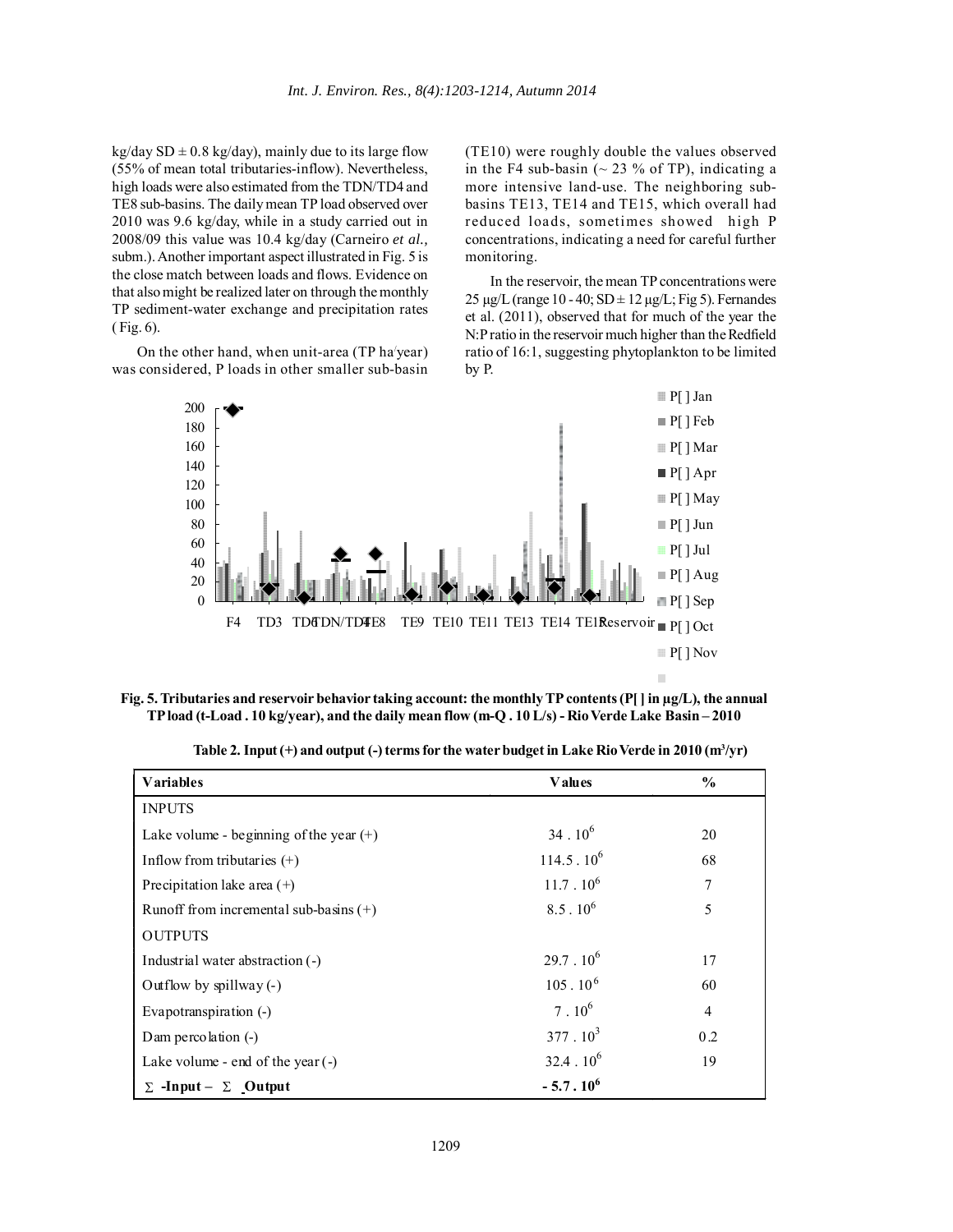Table 3 summarizes results from the P-budget of 2010. Summed inflow by tributaries and runoff comprised about  $86\%$  ( $\sim$  5 x 10<sup>3</sup> kg) of the total P load. In contrast, the addition of all outflow contributions is  $<$  3 x 10<sup>3</sup> kg, meaning that in 2010 about 35% ( $\sim$  2 . 10<sup>3</sup> kg) of the incoming TP was retained in the reservoir. As the water quality of Lake Rio Verde is still relatively good, P retention into sediment is clearly limiting the impact of the P loads on the Rio Verde reservoir. Although the mean daily P load had decreased in 2010 compared with 2008/2009, the future water quality is likely to be vulnerable with large P retention suggestive of P-saturation of the sediment.

Other factors of importance are urban expansion associated with a main highway (BR277), and high labile-P contents of the catchment soil (2-170 mg P/kg – Doetzer et al. 2011). This can result in high P loadings to the reservoir from erosion and diffuse run-off.

Estimated net P accumulation into the sediment  $(2010: \sim 2 \times 10^3 \,\mathrm{kg} \,\mathrm{P})$  was highest during high rainfall months (Fig. 6). An exception was seen in February, which although a typically rainy month, had reduced rainfall in 2010. This resulted in increased P concentration in the lake owing to a constant industrial abstraction and spillway discharge that led to P discharge in February 2-3 times above the annual average. An opposite situation was observed in May, where even under small precipitation the largest P accumulation was found, with high concentration in most of tributaries. It is speculated this was a result of winter phosphate fertilizing; a possible concentration effect cannot be considered, as a significant decrease in the lake volume was not observed. The correlation coefficient for precipitation and P accumulation was  $0.38_{0.05}$ 

**Table 3. TP mass budget (kg) of Lake Rio Verde - 2010**

| Loads                                       | <b>Values</b> | $\frac{6}{9}$ |
|---------------------------------------------|---------------|---------------|
| <b>INPUTS</b>                               |               |               |
| Lake volume - beginning of the year $(+)$   | 680           | 12            |
| Tributaries $(+)$                           | 3,502         | 61            |
| Precipitation lake area $(+)$               | 117           | 2             |
| Runo ff from incremental sub-basins $(+)$   | 1,416         | 25            |
| <b>OUTPUTS</b>                              |               |               |
| Industrial water abstraction (-)            | 726           | 20            |
| Outflow by spillway (-)                     | 2,172         | 58            |
| Dam percolation $(-)$                       | 9             | 0.2           |
| Lake volume - end of the year $(-)$         | 810           | 22            |
| $\Sigma$ -Input – $\Sigma$ Output           |               |               |
| Net accumulation of TP into the sediment of | 1,998         |               |
| Lake Rio Verde                              |               |               |



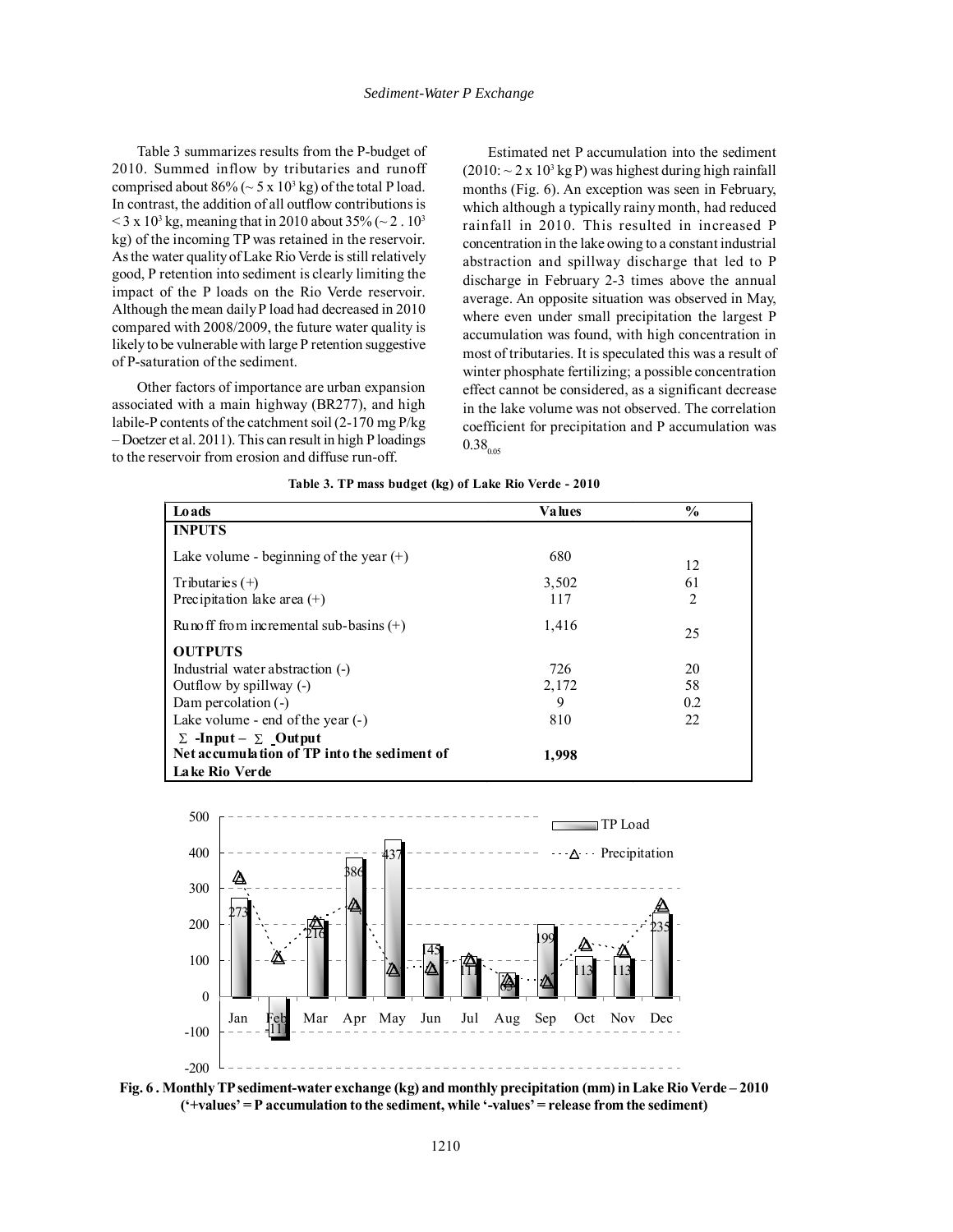The sediment in the Rio Verde Basin is dominated by clays (65 - 87%) with moderate organic matter content (3.3 - 7.4%), high capacity for P adsorption onto clay minerals, as well as complex organic compounds. This promotes P retention. Orthophosphates bonded to a protonated hydroxyl group become one a more complex molecule, hampering the releasing (Hingston et al. 1974, Barrow 1983, Bohn *et al.,* 1985). On the other hand, a sediment pH of around 7.0 over the sampling years, largely favours P-Al and P-Fe bindings; under this pH range the point of zero charge (pzc) of oxides is higher than clays (Bohn et al. 1985, Stumm & Morgan 1996). In addition, pH in overlying water column (6.4– 7.1) was similar to sediment pH (6.6–7.1), suggesting P-Al and P-Fe precipitation as a relevant P retention mechanism. Then, Al and Fe content in the water column as well as their oxidation state assume a large importance on keeping P in precipitate forms. The biogeochemistry of Fe and  $\text{SO}_4^2$  perform an important function for sediment release or retention of P (Hingston *et al.,* 1967, Ruttenberg 1992, Suzumura & Kamatani 1995). Ferrous-Fe precipitates easily into ferrosulphides (FeS or FeS<sub>2</sub>), enhancing ortho-P content in interstitial water (Berner 1970, Caraco et al. 1989, Roden & Edmonds 1997), then available toward water column.

The redox potential of sediment was quite low and similar between stations (-172 and -151 mV as mean values for R4 and R1, respectively). This provides a reducing character to sediment, affecting the P bindings, as reduced Fe and Mn are not able to precipitate P. Under anoxic conditions, depletion of oxidised substances may explain the high P values in pore water (270-364 µg TP/L and 239-286 µg ortho-P/L - Carneiro *et al.,* 2011 b). Usually, release of sorbed P and Fe compounds can already occur below +200 mV (Dillon & Rigler, 1974; Boers *et al.,* 1993, Stumm & Morgan 1996). In addition, these values refer to the winter, when the water column was well mixed (hypolimnion - 7 mg  $O_2/L$ ) and probably with oxidised upper sediment. In contrast, reducing condition might be intense in the summer, a period with strong stratification and a clear separation of epi and hypolimnia (Fernandes *et al.,* 2011). Under these conditions the upper sediment oxidised layer may be thin, or periodically reduced, further enhancing the P release potential.

Although the P concentration is significantly higher in the pore water rather than water phase, it represents a small fraction  $(< 1\%)$  of the sediment TP pool. Organic decomposition and reduction of iron oxyhydroxides represent main mechanisms for release of sediment P. The organic P pool in Lake Rio Verde was 50-77% of TP, which implies a large P stock. Cunha et al. (2011) clearly showed larger TP accumulation in the lake-tributaries confluence area, indicating recent contributions.

No information about the type of P bindings in the sediment of Lake Rio Verde is available, but compared with other Brazilian reservoirs of comparable age, with sediment TP concentrations of up to 1,200  $\mu$ g/g (Franzen, 2009), sediment concentrations in Lake Rio Verde are low and within guidance values (e.g. as for instance, Sediment Quality Guideline of Ontario (SQGC, 1993) and Brazilian National Council of Environment guidance – CONAMA, 2012]. Nevertheless, evidence of seasonal P-release and reduced P-binding potential during periods of stratification provide early warning signs that capacity of the sediment to retain P is reducing. Given the persistence, or increase, of current P loading, this provides a high potential for periodic large release of P into the water column with consequential deterioration of water quality and a prognosis of more difficult and expensive reservoir management.

### **CONCLUSION**

Application of mass-balance to the Rio Verde reservoir, based on monthly monitoring in 2010 of the main inlets indicated a loading of 31 kg P/km<sup>2</sup>/year, from a drainage area comprising mainly forest but with increasing urbanization and agricultural land use. Low data frequency of reservoir volume was compensated by use of continuous monitoring from a nearby reservoir, and interpolation using the limited volume data from Rio Verde. The 2010 P-budget indicated a TP retention of 35%, but with release of P from the sediment to the water column in February. Assessment of sediment chemistry indicated P values in the water, sediment and at the sediment-water interface to be relatively low, but with high concentrations in the pore water. Under temporary anoxic conditions in the hypolimnium, pore water orthophosphate can diffuse to the overlying water and contribute to reservoir nutrient loadings. Increased, or maintenance of, nutrient loadings to the reservoir will inevitably lead to increased organic loading to the sediment and reduction of capacity of the sediment to retain P. This enhances the risk of sediment P-release to the water column, especially during periods of water column stratification. Accumulating P load to Lake Rio Verde makes it susceptible to algae blooms. Management of the reservoir, therefore, requires not only further monitoring of inlet water chemistry and hydrological load, but attention and response to P management in the catchment. In particular this should include assessment of P reservoirs in the soil and measures to limit diffuse pollution contributing to the reservoirs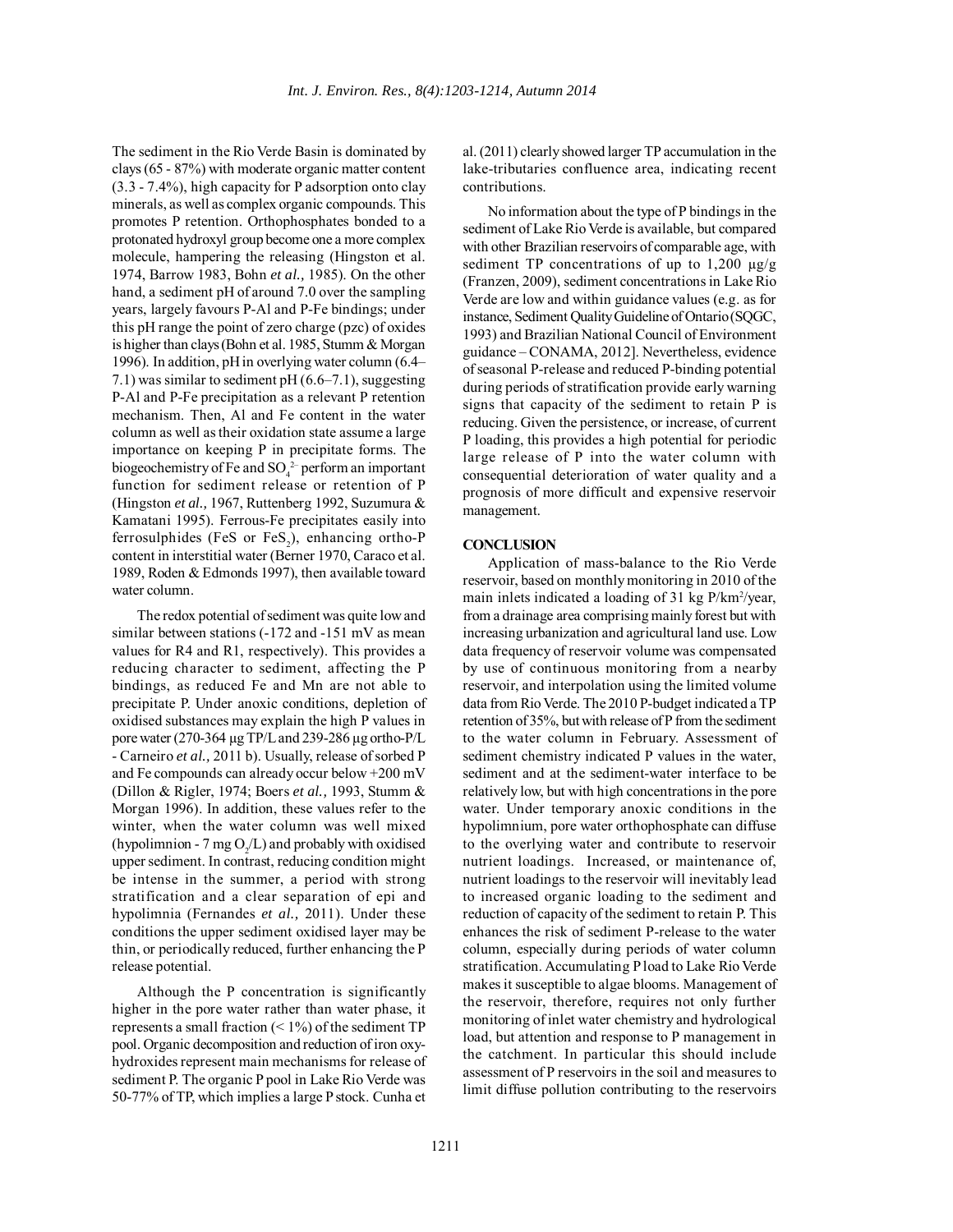loading. Point sources for industry and, especially, an increasing urban population are, in principle, easier to control but require effective water treatment facilities.

### **ACKNOWLEDGEMENTS**

All data employed in this work were produced by the researchers of the group "Eutrophication Interdisciplinary Studies in the Rio Verde Lake Basin". Sincere thanks are given to colleagues: Nicolas Lopardo, Aldo Fernandes, Cynara Cunha, Fernanda Achete, Christine Xavier; to colleagues from SANEPAR (especially DMA, APD, USHI and USPD departments), to CAPES for financial support; and also thanks to institutions: Águas Paraná, SIMEPAR and SANEPAR, for availability of data; distinguish appreciation to the last, by allowing exclusive dedication time to this work, and UNESCO-IHE for kindly welcoming me to Postdoctoral Programme.

#### **REFERENCES**

APHA, (2005). American Public Health Association American Public Health Association, American Water Works Association, Water Environment Federation Standard methods for the examination of water and wastewater, 21th edn, Washington, USA.

Baldwin, D. S., Howitt, J. A. and Beattie, J. K. (2005). Abiotic degradation of organic phosphorus compounds in the environment. (In: Turner BL, Frossard E, Baldwin DS (ed), Organic phosphorus in the environment (pp 75–88). UK: CABI Publishing)

Barrow, N. J., (1983). A mechanistic model for describing the sorption and desorption of phosphate by soil. J. Soil Sci. **34,** 733–750.

Bennett, E. M., Reed-Andersen T., Houser, J. N., Gabriel, J. R. and Carpenter, S. R. (1999). A Phosphorus Budget for the Lake Mendota Watershed. Ecosyst., **2**, 69–75.

Berner, R. A. (1970). Sedimentary pyrite formation. Am. J. Sci., **268**, 1–23.

Bigarella, J. J. and Salamuni, R. (1962). Caracteres texturais dos sedimentos da bacia de Curitiba (*Textural characters of sediments in the Curitiba basin*). Bulletin of Federal University of Paraná State – Geologia., **7**, 1-164.

Boers, P. C. M., Van Raaphorst, W. and Van Der Molen, D. T. (1998). Phosphorus retention in sediments. Wat. Sci. Tech., **37 (3)**, 31-39.

Bohn, H. L., McNeal, B. L. and O'Connor, G. A. (1985). Soil Chemistry (2nd ed, New York: John Wiley & Sons Ltd)

Brabrand, Å., Faafeng, B. and Nilssen, J. P. (1990). Relative importance of phosphorus supply to phytoplankton production: fish excretion versus external loading. Can. J. Fish. Aquat. Sci., **47**, 364-372.

Brenner, M., Whitmore, T. J., Lasi, M. A., Cable, J. E. and Cable, P. H. (1999). A multi-proxy trophic state reconstruction for shallow Orange Lake, Florida, USA:

possible influence of macrophytes on limnetic nutrient concentrations. J. Paleolimnol., **21**, 215-233.

Brown, R. G. (1986). Errors in estimating ground-water components of hydrologic and phosphorus budgets of lakes. (In Subitzky S (ed) Selected papers in the hydrologic sciences: U.S. Geological Survey Water-Supply, Paper 2310- D pp 53-64.

Caneparo, S. C., Frick, E. C. L., Pereira, G.H.A., Druszcz, M. B. and Silva, J. J. I. (2011). Base de dados para o diagnóstico e análise ambiental da bacia do Rio Verde - o modelo digital do ambiente (*Data base for environmental diagnosis and assessment in the Rio Verde Basin – the environmental digital model*). (In: Cunha C. L. N., Carneiro C., Gobbi E. F. and Andreoli C. V. (ed) Eutrofização em Reservatórios: Gestão Preventiva - Estudo Interdisciplinar na Bacia do Rio Verde, PR (*Reservoir Eutrophication: Preventive Management. An applied example of Integrated Basin Management interdisciplinary research*), (pp 59-86) Curitiba, Brazil)

Caraco, N. F., Cole, J. J. and Likens, G. E. (1989). Evidence for sulphate-controlled phosphorus release from sediments of aquatic systems. Nature, **341**, 316–318.

Carneiro, C., Andreoli, C. V., Gutseit, K. C., Kondageski, J. H., Lagos, P. E. D. and Okumoto, H. H. (2011 a). Avaliação do potencial poluidor de bacias de reservatórios artificiais: concentrações e cargas (*Assessment of pollution potential in artificial reservoir basins: concentrations and loads*). (In: Cunha C. L. N., Carneiro C., Gobbi E. F. and Andreoli C. V. (ed) Eutrofização em Reservatórios: Gestão Preventiva - Estudo Interdisciplinar na Bacia do Rio Verde, PR (*Reservoir Eutrophication: Preventive Management. An applied example of Integrated Basin Management interdisciplinary research*), (pp 187-218) Curitiba, Brazil)

Carneiro, C., Gutseit, K. C., Andreoli, C. V. and Lima, R. L. D. (2011 b). Análise do sedimento (*Sediment analysis*). (In: Cunha C. L. N., Carneiro C., Gobbi E. F. and Andreoli C. V. (ed) Eutrofização em Reservatórios: Gestão Preventiva - Estudo Interdisciplinar na Bacia do Rio Verde, PR (*Reservoir Eutrophication: Preventive Management. An applied example of Integrated Basin Management interdisciplinary research*), (pp 219-244) Curitiba, Brazil)

Christophoridis, C. and Fytianos, K. (2006). Conditions Affecting the Release of Phosphorus from Surface Lake Sediments. J. Environ. Qual., **35**, 1181-1192.

CONAMA, (2012). National Council of EnvironmentResolução nº 454/2012 diretrizes gerais e os procedimentos referenciais para o gerenciamento do material a ser dragado em águas sob jurisdição nacional. Resolution 454/2012 - general guidelines and procedures for the management dredged material in waters under national jurisdiction) Brazilian Official Dairy, Brasília, Brazil.

Cunha, C. L. N., Franz, G., Soares, A. P. K., Gonçalves, J. E. and Rosman, P. C. C. (2011) Hidrodinâmica e transporte no reservatório Rio Verde (*Hydrodynamic and transport in the Lake Rio Verde*). (In Cunha C. L. N., Carneiro C., Gobbi E. F. and Andreoli C. V. (ed) Eutrofização em Reservatórios: Gestão Preventiva - Estudo Interdisciplinar na Bacia do Rio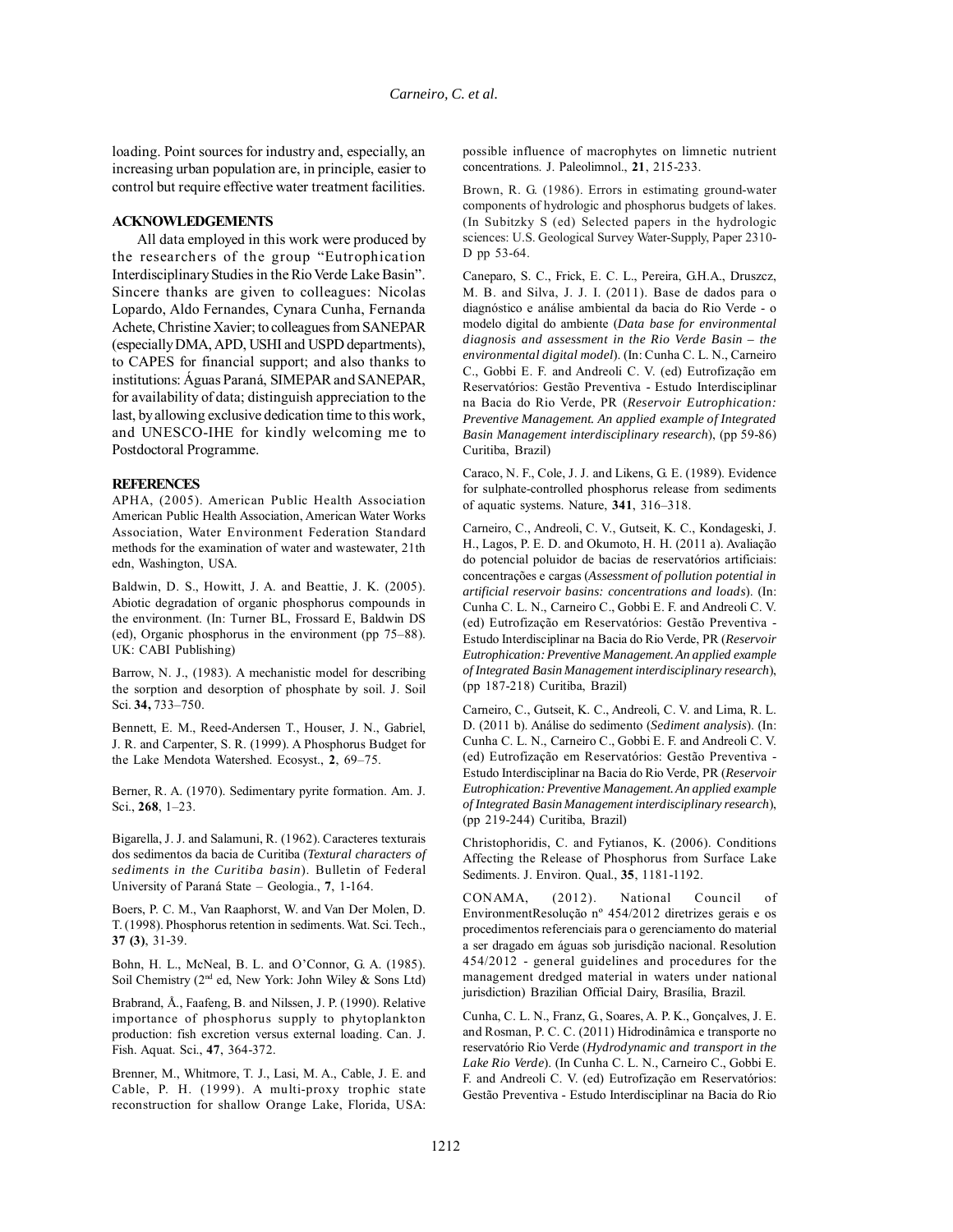Verde, PR (Reservoir Eutrophication: Preventive *management. Interdisciplinary studies in the Rio Verde lake basin*), (pp 245-280), Curitiba, Brazil.

Das, M. M. and Saikia, M. D. (2009). Hidrology. Nova Dehli: PHI Learning Private Ltd.

Defew, L., May, L. and Heal, K. (2013). Uncertainties in estimated phosphorus loads as a function of different sampling frequencies and common calculation methods. Mar & Freshw Res. Accepted 21 January 2013.

Dillon, P. J. and Rigler, F. H. (1974). The phosphorus chlorophyll relationship in lakes. Limnol and Oceanogr, **19**, 767-773.

Dingman, S. L. (2008). Physical Hydrology. 2<sup>nd</sup> edn, Long Grove, IL: Waveland Press.

Doetzer, B. H. W., Berthol, O. and Zavelinski, C. (2011). Pedologia e aptidão de uso do solo (*Pedology and suitability of land use*). In: Cunha C. L. N., Carneiro C., Gobbi E. F. and Andreoli C. V. (ed) Eutrofização em Reservatórios: Gestão Preventiva - Estudo Interdisciplinar na Bacia do Rio Verde, PR (*Reservoir Eutrophication: Preventive Management. An applied example of Integrated Basin Management interdisciplinary research*), (pp 93-110), Curitiba, Brazil.

Doorenbos, J. and Pruit, W. O. (1977). Crop Water Requirement. (Rone: FAO Irrigation and Drainage, Paper 24)

Embrapa, (1999). Brazilian Agricultural Research Corporation Sistema Brasileiro de Classificação de Solos *Brazilian system of soils classification*). (Rio de Janeiro, Brazil: Embrapa Solos.

Esteves, F. A. (1998). *Fundamentos de limnologia (Fundaments of limnology).* 2nd edn, Rio de Janeiro, Brazil

Fernandes, L. F., Gutseit, K. C., Wojciechowski, J., Lagos, P. E. D., Xavier, C. F. and Wosiack, A. C. (2011). Ecologia do fitoplâncton no reservatório Rio Verde (*Phytoplankton ecology in the Rio Verde reservoir*). (In: Cunha C. L. N., Carneiro C., Gobbi E.F. and Andreoli C.V. (ed) Eutrofização em Reservatórios: Gestão Preventiva - Estudo Interdisciplinar na Bacia do Rio Verde, PR (*Reservoir Eutrophication: Preventive Management. An applied example of Integrated Basin Management interdisciplinary research*), (pp 283- 304), Curitiba, Brazil)

Franzen, M. (2009). Dinâmica do fósforo na interface água sedimento em reservatórios (*Phosphorus dynamic in watersediment interface in reservoirs*). Doctorate theses, Federal University of Rio Grande do Sul State, Brazil.

Gobbi, M. F. and Nocko H. (2011). Capacidade de abastecimento do reservatório Rio Verde (*Supply capacity of the Rio Verde reservoir*). (In: Cunha C. L. N., Carneiro C., Gobbi E.F. and Andreoli C.V. (ed) Eutrofização em Reservatórios: Gestão Preventiva - Estudo Interdisciplinar na Bacia do Rio Verde, PR (*Reservoir Eutrophication: Preventive Management. An applied example of Integrated Basin Management interdisciplinary research*), (pp 143- 166), Curitiba, Brazil)

Hansen, K., Mouridsen, S. and Kristensen, E. (1998). The impact of Chironomus plumosus larvae on organic matter decay and nutrient (N, P) exchange in a shallow eutrophic lake sediment following a phytoplankton sedimentation. Hydrobiol., **364**, 65-74.

Hingston, F. J., Atkinson, R. J., Posner, A. M. and Quirk, J. P. (1967). Specific adsorption of anions. Nature, **215**, 1459– 1461.

Hingston, F. J., Posner, A. M. and Quirk, J. P. (1974). Anion adsorption by goethite and gibbsite. II. Desorption of anions from hydrous oxides surfaces. J. Soil Sci., **25**, 16-26.

IAP, (2009). Environmental Institute of Paraná State, Monitoramento da qualidade das águas dos reservatórios do estado do Paraná, no período de 2005 a 2008, *Monitoring of reservoir water quality in the Paraná state, period 2005 – 2008*. (Curitiba, Brazil).

Jensen, H. S. and Andersen, F. Ø. (1992). Importance of temperature, nitrate, and pH for phosphate release from aerobic sediments of 4 shallow, eutrophic lakes. Limnol. Oceanogr., **37**, 577-589.

Jorgensen, S. E. and Vollenweider, R. A. (1989). Guidelines of lake management – v.1. Principles of lake management. Otsu, Japan: ILEC – UNEP.

Kamp-Nielsen, L. (1975). A kinetic approach to the aerobic sediment-water exchange of phosphorus in Lake Esrum. Ecol. Model., **1**, 153-160.

Khalil, M. K. and Rifaat A. E. (2013). Seasonal fluxes of phosphate across the sediment-water interface in Edku Lagoon, Egypt. Oceanol., **55 (1)**, 219–233.

Kelderman, P. (1984). Sediment-water exchange in Lake Grevelingen under different environmental conditions. Neth. J. Sea Res., **18**, 286-311.

Kelderman, P., Wei, Z. and Maessen, M. (2005). Water and mass budgets for estimating phosphorus sediment–water exchange in Lake Taihu (China P. R.). Hydrobiol., **544**, 167– 175.

Kleeberg, A., Herzog, C., Jordan, S. and Hupfer, M. (2010). What drives the evolution of the sedimentary phosphorus cycle? Limnologica, **40 (2)**, 102–113.

Lencastre, A. and Franco, F. M. (1984). Lições de Hidrologia (Lessons of Hydrology). (Lisboa, Portugal: Universidade Nova de Lisboa – Sciences and Technology Faculty.

Lech, L. R., Jerszurki, D. and Souza, J. L. M. (2009). Ajustamento entre equações de estimativa da temperatura média do ar em distintas regiões brasileiras (*Adjustment between estimating equations for average air temperature in different regions of Brazil*). (In: Annals of XVII workshop of scientific initiation – UFPR, Curitiba, Brazil.

Maasen, S., Roske, I. and Uhlmann, D. (2003). Chemical and microbial composition of sediments in reservoirs with different trophic state. Int. Rev. Hydrobiol., **88**, 508-518.

Machado, R. E., Vettorazzi, C. A. and Cruciani, D. E. (2003). Simulação de escoamento em uma microbacia hidrográfica utilizando técnicas de modelagem e geoprocessamento (*Runoff*